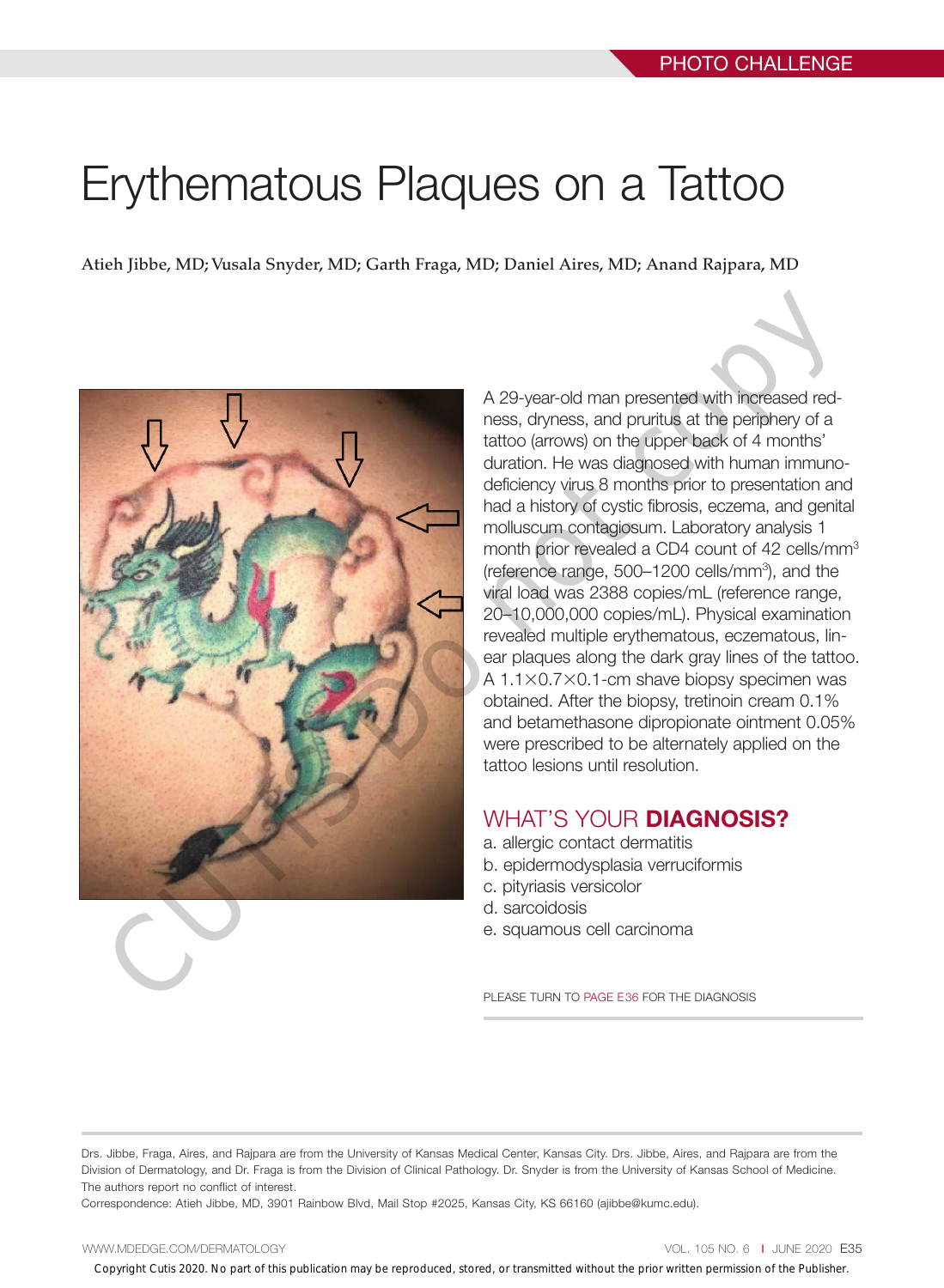## THE DIAGNOSIS: Epidermodysplasia Verruciformis

Histopathologic examination demonstrated acantho-tinocytes exhibiting blue cytoplasmic discoloration sis and coarse hypergranulosis with enlarged kera-(Figure), which was suggestive of acquired epidermodysplasia verruciformis (EV).

Acquired EV is a rare dermatologic condition associated with specific human papillomavirus (HPV) types that presents with recalcitrant lesions most commonly in the setting of immunosuppression.<sup>1</sup> The most common HPV types associated with EV are HPV-5 and -8, but associations with HPV-3, -9, -10, -12, -14, -15, -17, -19 to -25, -36 to -38, -47, and -50 also have been reported.<sup>1,2</sup> Acquired EV has been identified in individuals with human immunodeficiency virus, as well as in immunosuppressed patients with organ transplantation, Hodgkin lymphoma, systemic lupus erythematosus, and IgM deficiency, and in patients taking immunosuppressive medications such as tumor necrosis factor  $α$ inhibitors. $1,3$  The diagnosis is clinicopathological with potential polymerase chain reaction studies to identify underlying HPV types.

Acquired EV presents as hypopigmented to red, tinea versicolor–like macules or as verrucous, flat-topped papules on the trunk, arms, and/or legs.<sup>4</sup> Histopathology reveals viral epidermal cytopathic changes, blue cytoplasm, and coarse hypogranulosis.4

There is no standardized treatment regimen for acquired EV, and no single approach has proven to yield an efficacious clinical outcome. Topical treatment options include steroids, retinoids, immunomodulators, cryotherapy, and electrosurgery, whereas retinoids or interferon alfa have been used as oral systemic therapy. Photodynamic therapy also has been shown to improve symptoms.<sup>3</sup> Combination therapy such as interferon alfa with zidovudine or imiquimod with oral isotretinoin has shown better results than any single treatment.<sup>4</sup> Due to the underlying HPV infection and its role in promotion of skin cancer development, lesions can characteristically undergo malignant transformations into Bowen disease but most commonly invasive squamous cell carcinoma (SCC), with initial lesions preferentially affecting sunexposed areas due to the synergistic effect of UV light with EV-HPV lesions. The EV-HPV strains 5, 8, and 41 carry the highest oncogenic potential.<sup>5</sup> Little is known of the true incidence of oncogenicity for acquired EV. Regardless, consistent sun protection and lifelong clinical examinations are critical for prognosis.<sup>5</sup> Copyright Cuties 2020. No part of the publication may be represented with the publication may be represented with the copyright Cuties 2020. No part of the prior may be reproduced with the prior may be reproduced with the

The differential diagnosis of EV presenting in a tattoo includes allergic contact dermatitis, cutaneous sarcoidosis, pityriasis versicolor, and SCC. The pathology is critical to differentiate between these entities. The most frequently



Epidermodysplasia verruciformis. Histopathologic examination demonstrated acanthosis and coarse hypergranulosis with enlarged keratinocytes exhibiting blue cytoplasmic discoloration (H&E, original magnification  $\times$ 40).

reported skin reactions to tattoo ink include inflammatory diseases (eg, allergic contact dermatitis, granulomatous reaction) or infectious diseases (eg, bacterial, viral, fungal).6 Allergic contact dermatitis, typically red pigment, is a common tattoo reaction. The most common histologic feature, however, is spongiosis, which results from intercellular edema. It often is limited to the lower epidermis but may affect the upper layers if the reaction is severe.<sup>7</sup> Cutaneous sarcoidosis is a great masquerader that can present in various ways; however, its salient features on pathology are noncaseating granuloma involving the basal cell layer and epithelioid granuloma consisting of Langerhans giant cells.<sup>8</sup> Although pityriasis versicolor can present in young immunocompromised adults, histologically salient features are the presence of both spores and hyphae in the stratum corneum.<sup>9</sup> Although immunosuppression is a known risk factor for SCC, it is characterized histologically by hyperkeratosis, parakeratosis, and acanthosis with thickened and elongated rete ridges. Scattered atypical cells and frequent mitoses are present.<sup>10</sup>

#### **REFERENCES**

- 1. Schultz B, Nguyen CV, Jacobson-Dunlop E. Acquired epidermodysplasia verruciformis in setting of tumor necrosis factor- $α$  inhibitor therapy. *J Am Acad Dermatol Case Rep*. 2018;4:805-807.
- 2. DeVilliers EM, Fauquet C, Brocker TR, et al. Classification of papillomaviruses. *Virology*. 2004;324:17-27.
- 3. Zampetti A, Giurdanella F, Manco S, et al. Acquired epidermodysplasia verruciformis: a comprehensive review and a proposal for treatment. *Dermatol Surg*. 2013;39:974-980.